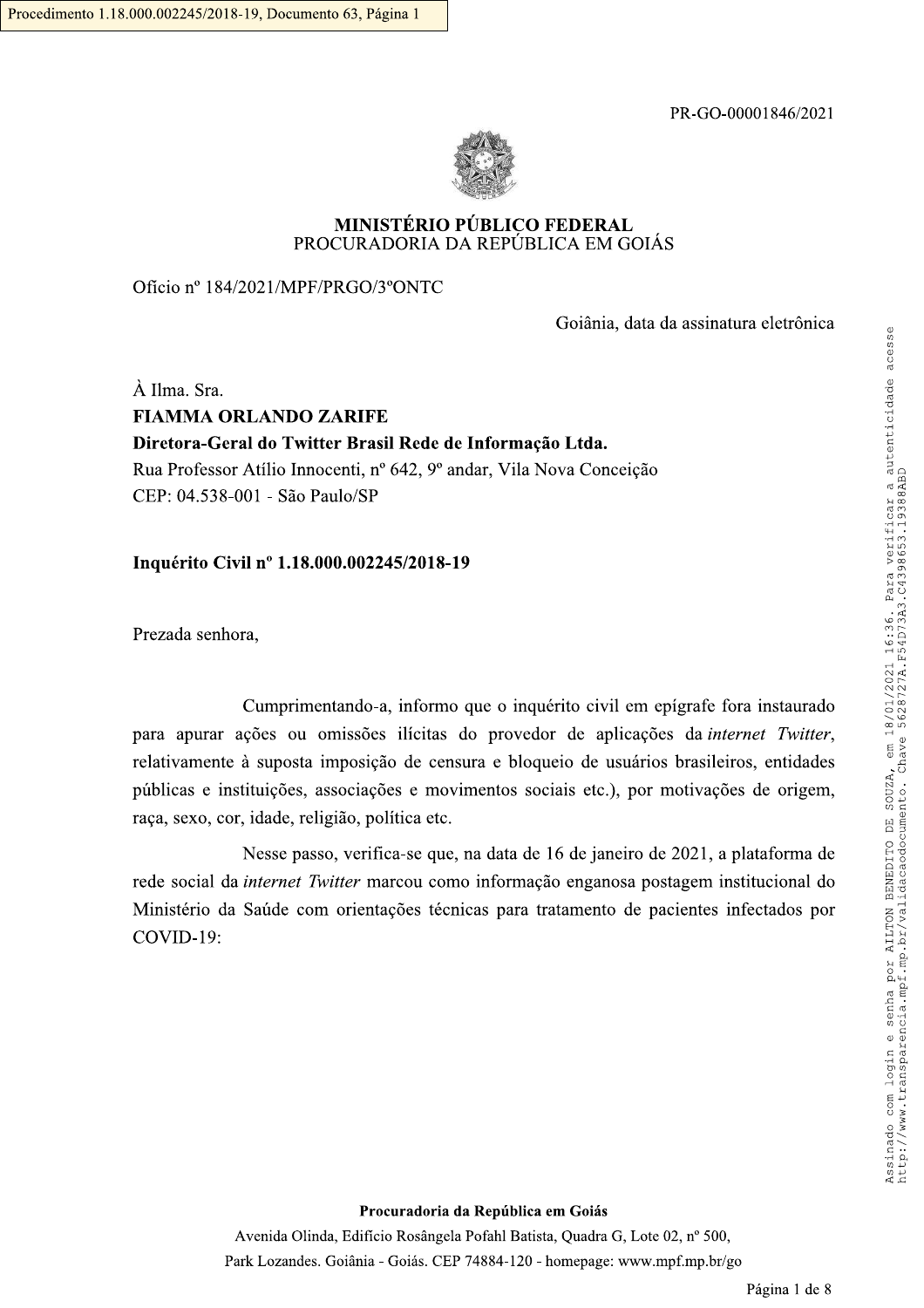

| Ministério da Saúde<br>@minsaude                                                                                                          | 000                                                                                                                                                                                                                         |
|-------------------------------------------------------------------------------------------------------------------------------------------|-----------------------------------------------------------------------------------------------------------------------------------------------------------------------------------------------------------------------------|
| Este Tweet violou as Regras do Twitter sobre a publicação de informações<br>acessível. Saiba mais                                         | enganosas e potencialmente prejudiciais relacionadas à COVID-19. No entanto, o<br>Twitter determinou que pode ser do interesse público que esse Tweet continue                                                              |
| chances de recuperação. Então, fique atento! Ao                                                                                           | Para combater a Covid-19, a orientação é não esperar.<br>Quanto mais cedo começar o tratamento, maiores as<br>apresentar sintomas da Covid-19, #NãoEspere, procure<br>uma Unidade de Saúde e solicite o tratamento precoce. |
| <b>DISQUE 136</b><br><b>ORIENTAÇÃO</b><br><b>DA COVID-19</b><br><b>AO PERCEBER</b><br><b>SINTOMAS DA</b><br><b>COVID-19</b><br>#NÃOESPERE | SISTER   MOTOR   BRASIL                                                                                                                                                                                                     |

Tal conduta da mencionada plataforma deve se submeter a investigação no âmbito do inquérito civil em epígrafe, considerando que:

1 – é livre a expressão da atividade intelectual, artística, científica e de comunicação, independentemente de censura ou licença (Constituição Federal, art. 5°, IX);

2 - todos têm direito a receber dos órgãos públicos informações de seu interesse particular, ou de interesse coletivo ou geral, que serão prestadas no prazo da lei, sob pena de responsabilidade, ressalvadas aquelas cujo sigilo seja imprescindível à segurança da sociedade e do Estado (Constituição Federal, art. 5°, XXXIII);

#### Procuradoria da República em Goiás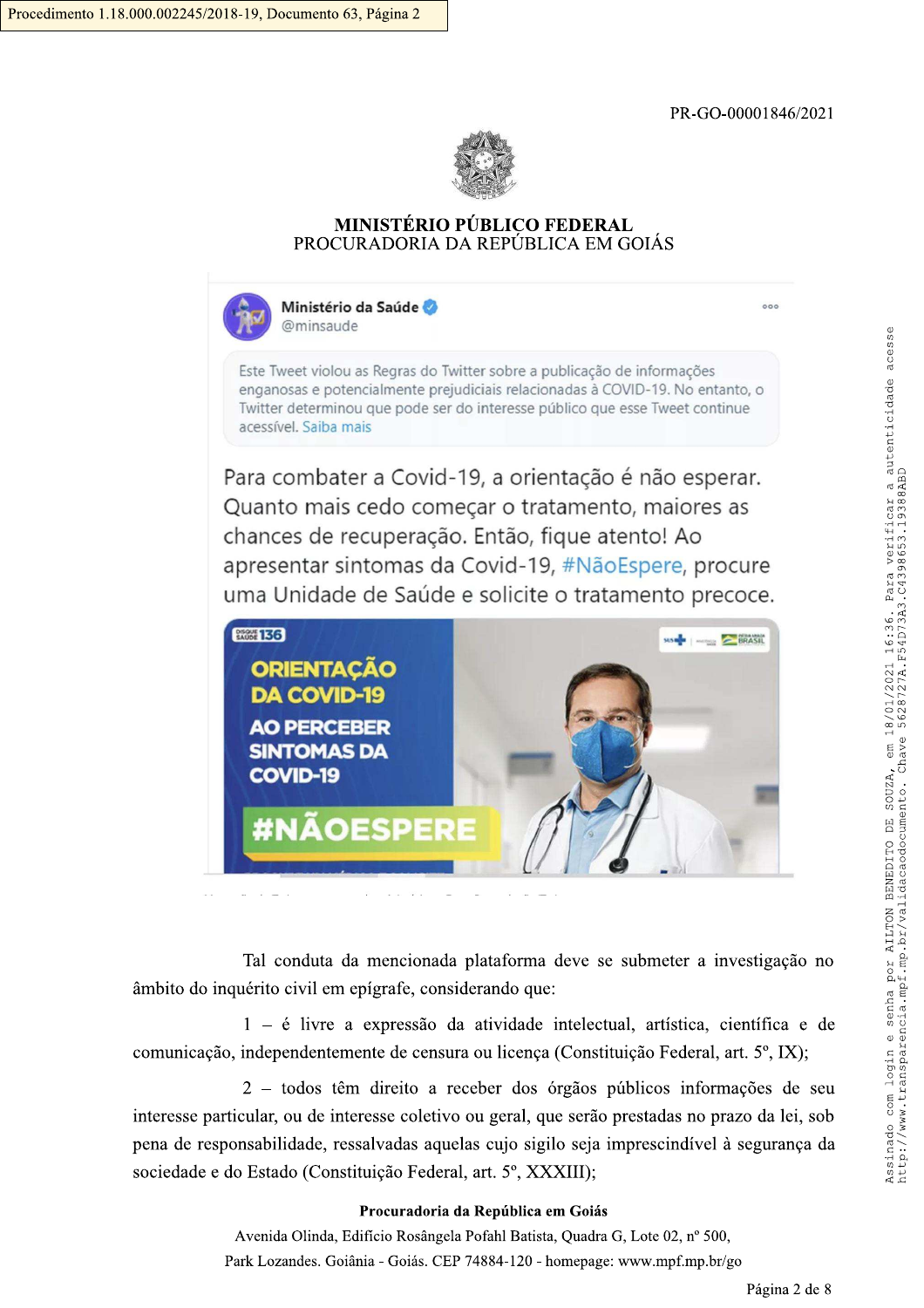

 $3 - a$  disciplina do uso da *internet* no Brasil tem os seguintes princípios: I – garantia da liberdade de expressão, comunicação e manifestação de pensamento, nos termos da Constituição Federal; II – proteção da privacidade; III – proteção dos dados pessoais, na forma da lei; IV – preservação e garantia da neutralidade de rede; V – preservação da estabilidade, segurança e funcionalidade da rede, por meio de medidas técnicas compatíveis com os padrões internacionais e pelo estímulo ao uso de boas práticas; VI – responsabilização dos agentes de acordo com suas atividades, nos termos da lei; VII – preservação da natureza participativa da rede; VIII - liberdade dos modelos de negócios promovidos na internet, desde que não conflitem com os demais princípios estabelecidos nesta (Lei art. 3<sup>°</sup> da Lei federal nº 12.965, de 23 de abril de 2014);

 $4 - a$  disciplina do uso da *internet* no Brasil tem por objetivo a promoção: I – do direito de acesso à internet a todos;  $II$  – do acesso à informação, ao conhecimento e à participação na vida cultural e na condução dos assuntos públicos; III – da inovação e do fomento à ampla difusão de novas tecnologias e modelos de uso e acesso; e IV – da adesão a padrões tecnológicos abertos que permitam a comunicação, a acessibilidade e a interoperabilidade entre aplicações e bases de dados (art. 4º da Lei federal nº 12.965, de 23 de abril de 2014);

5 – com o intuito de assegurar a liberdade de expressão e impedir a censura, o provedor de aplicações de *internet* somente poderá ser responsabilizado civilmente por danos decorrentes de conteúdo gerado por terceiros se, após ordem judicial específica, não tomar as providências para, no âmbito e nos limites técnicos do seu serviço e dentro do prazo assinalado, tornar indisponível o conteúdo apontado como infringente, ressalvadas as disposições legais em contrário (art. 19 da Lei federal nº 12.965, de 23 de abril de 2014);

 $6 - a$  administração pública direta e indireta de qualquer dos Poderes da União, dos Estados, do Distrito Federal e dos Municípios obedecerá aos princípios de legalidade, impessoalidade, moralidade, publicidade e eficiência (Constituição Federal, art. 37);

7 – o direito fundamental de acesso deve ser garantido e executado em conformidade com os princípios básicos da Administração Pública e com as seguintes diretrizes: I – observância da publicidade como preceito geral e do sigilo como exceção; II – divulgação de informações de interesse público, independentemente de solicitações; III utilização de meios de comunicação viabilizados pela tecnologia da informação; IV fomento ao desenvolvimento da cultura de transparência na administração pública;  $V -$ 

# Procuradoria da República em Goiás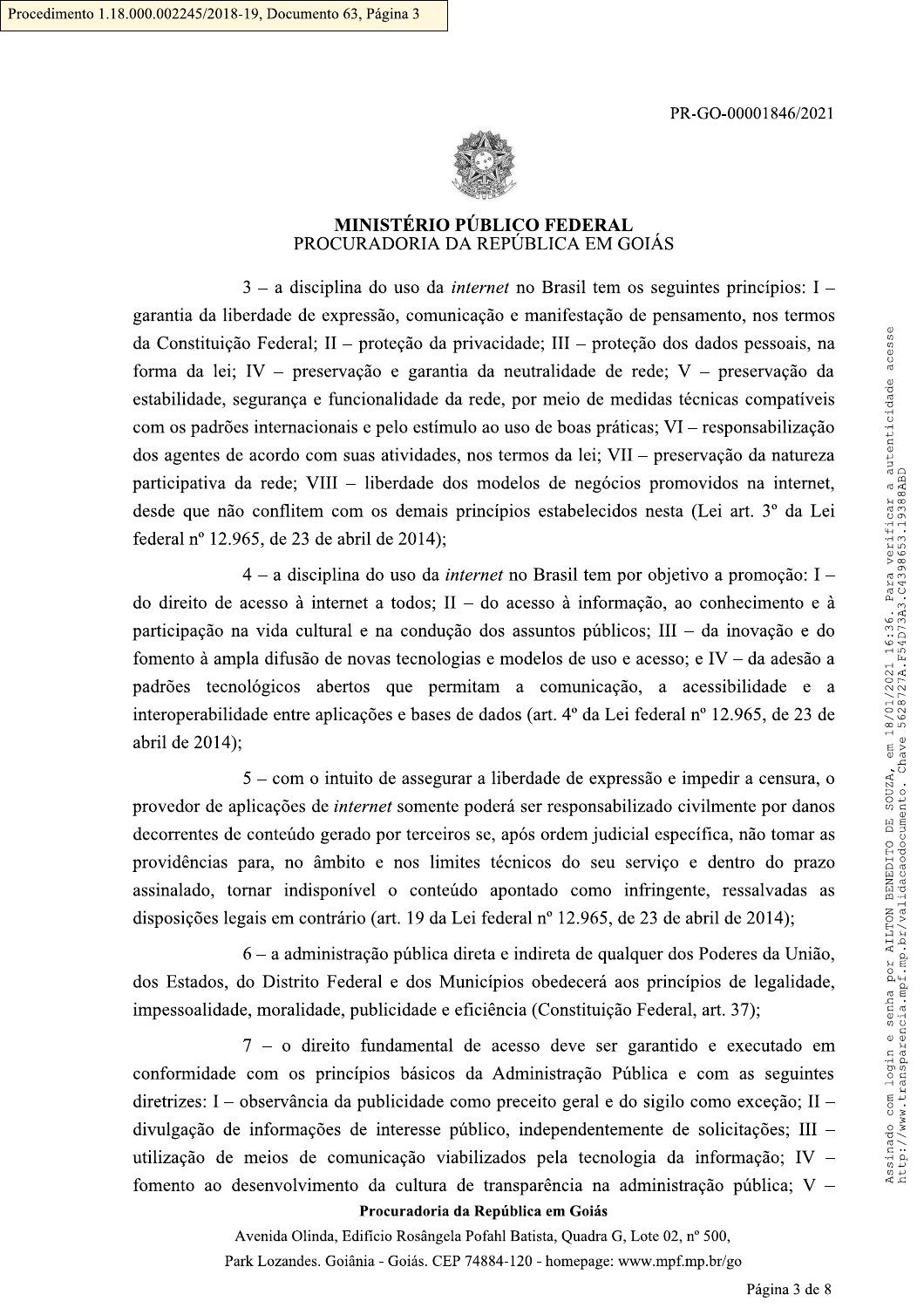

desenvolvimento do controle social da administração pública (Lei federal nº 12.527, de 18 de novembro de 2011):

8 – a saúde é direito de todos e dever do Estado, garantido mediante políticas sociais e econômicas que visem à redução do risco de doença e de outros agravos e ao acesso universal e igualitário às ações e serviços para sua promoção, proteção e recuperação (Constituição Federal, art. 196);

9 – são de relevância pública as ações e serviços de saúde, cabendo ao Poder Público dispor, nos termos da lei, sobre sua regulamentação, fiscalização e controle, devendo sua execução ser feita diretamente ou através de terceiros e, também, por pessoa física ou jurídica de direito privado (Constituição Federal, art. 197);

 $10 - o$  Sistema Único de Saúde, organizado de forma regionalizada e hierarquizada em níveis de complexidade crescente, ocupa a centralidade na promoção de políticas, programas, ações e serviços em saúde no Brasil, cuja direção compete em cada esfera de governo, aos seguintes órgãos: Ministério da Saúde, Secretarias Estaduais ou Distrital de Saúde, e Secretarias Municipais de Saúde (Constituição Federal, art. 198, I);

11 – ao Sistema Único de Saúde compete, além de outras atribuições, nos termos da lei: I – controlar e fiscalizar procedimentos, produtos e substâncias de interesse para a saúde e participar da produção de medicamentos, equipamentos, imunobiológicos, hemoderivados e outros insumos; II - executar as ações de vigilância sanitária e epidemiológica, bem como as de saúde do trabalhador; III – ordenar a formação de recursos humanos na área de saúde; IV – participar da formulação da política e da execução das ações de saneamento básico; V - incrementar em sua área de atuação o desenvolvimento científico e tecnológico; V - incrementar, em sua área de atuação, o desenvolvimento científico e tecnológico e a inovação; VI – fiscalizar e inspecionar alimentos, compreendido o controle de seu teor nutricional, bem como bebidas e águas para consumo humano; VII - participar do controle e fiscalização da produção, transporte, guarda e utilização de substâncias e produtos psicoativos, tóxicos e radioativos; VIII - colaborar na proteção do meio ambiente, nele compreendido o do trabalho (Constituição Federal, art. 200);

12 – a União, os Estados, o Distrito Federal e os Municípios exercerão, em seu âmbito administrativo, as seguintes atribuições: I – definição das instâncias e mecanismos de controle, avaliação e de fiscalização das ações e serviços de saúde; II – administração dos

#### Procuradoria da República em Goiás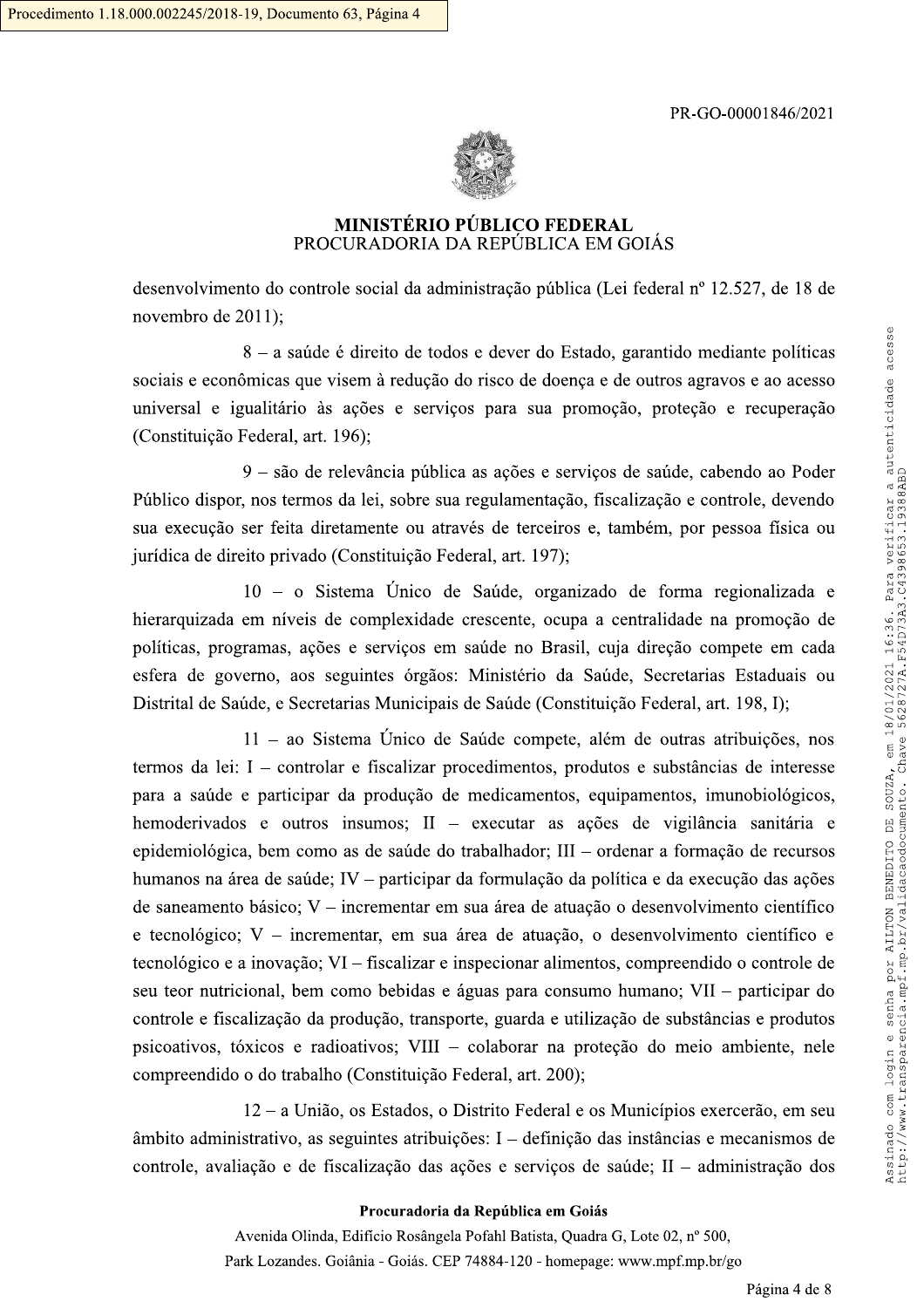

recursos orçamentários e financeiros destinados, em cada ano, à saúde: III acompanhamento, avaliação e divulgação do nível de saúde da população e das condições ambientais; IV – organização e coordenação do sistema de informação de saúde; V – elaboração de normas técnicas e estabelecimento de padrões de qualidade e parâmetros de custos que caracterizam a assistência à saúde; VI - elaboração de normas técnicas e estabelecimento de padrões de qualidade para promoção da saúde do trabalhador; VII – participação de formulação da política e da execução das ações de saneamento básico e colaboração na proteção e recuperação do meio ambiente; VIII – elaboração e atualização periódica do plano de saúde; IX – participação na formulação e na execução da política de formação e desenvolvimento de recursos humanos para a saúde;  $X -$ elaboração da proposta orçamentária do Sistema Único de Saúde (SUS), de conformidade com o plano de saúde; XI - elaboração de normas para regular as atividades de serviços privados de saúde, tendo em vista a sua relevância pública; XII – realização de operações externas de natureza financeira de interesse da saúde, autorizadas pelo Senado Federal; XIII - para atendimento de necessidades coletivas, urgentes e transitórias, decorrentes de situações de perigo iminente, de calamidade pública ou de irrupção de epidemias, a autoridade competente da esfera administrativa correspondente poderá requisitar bens e serviços, tanto de pessoas naturais como de jurídicas, sendo-lhes assegurada justa indenização; XIV – implementar o Sistema Nacional de Sangue, Componentes e Derivados; XV – propor a celebração de convênios, acordos e protocolos internacionais relativos à saúde, saneamento e meio ambiente; XVI – elaborar normas técnico-científicas de promoção, proteção e recuperação da saúde; XVII promover articulação com os órgãos de fiscalização do exercício profissional e outras entidades representativas da sociedade civil para a definição e controle dos padrões éticos para pesquisa, ações e serviços de saúde; XVIII – promover a articulação da política e dos planos de saúde; XIX - realizar pesquisas e estudos na área de saúde; XX - definir as instâncias e mecanismos de controle e fiscalização inerentes ao poder de polícia sanitária; XXI – fomentar, coordenar e executar programas e projetos estratégicos e de atendimento emergencial (Lei federal nº 8.080, de 19 de setembro de 1990, art. 15);

 $13 - \dot{a}$  direção nacional do Sistema Único da Saúde (SUS) compete: I formular, avaliar e apoiar políticas de alimentação e nutrição; II – participar na formulação e na implementação das políticas: a) de controle das agressões ao meio ambiente; b) de saneamento básico; e c) relativas às condições e aos ambientes de trabalho; III – definir e coordenar os sistemas: a) de redes integradas de assistência de alta complexidade; b) de rede

#### Procuradoria da República em Goiás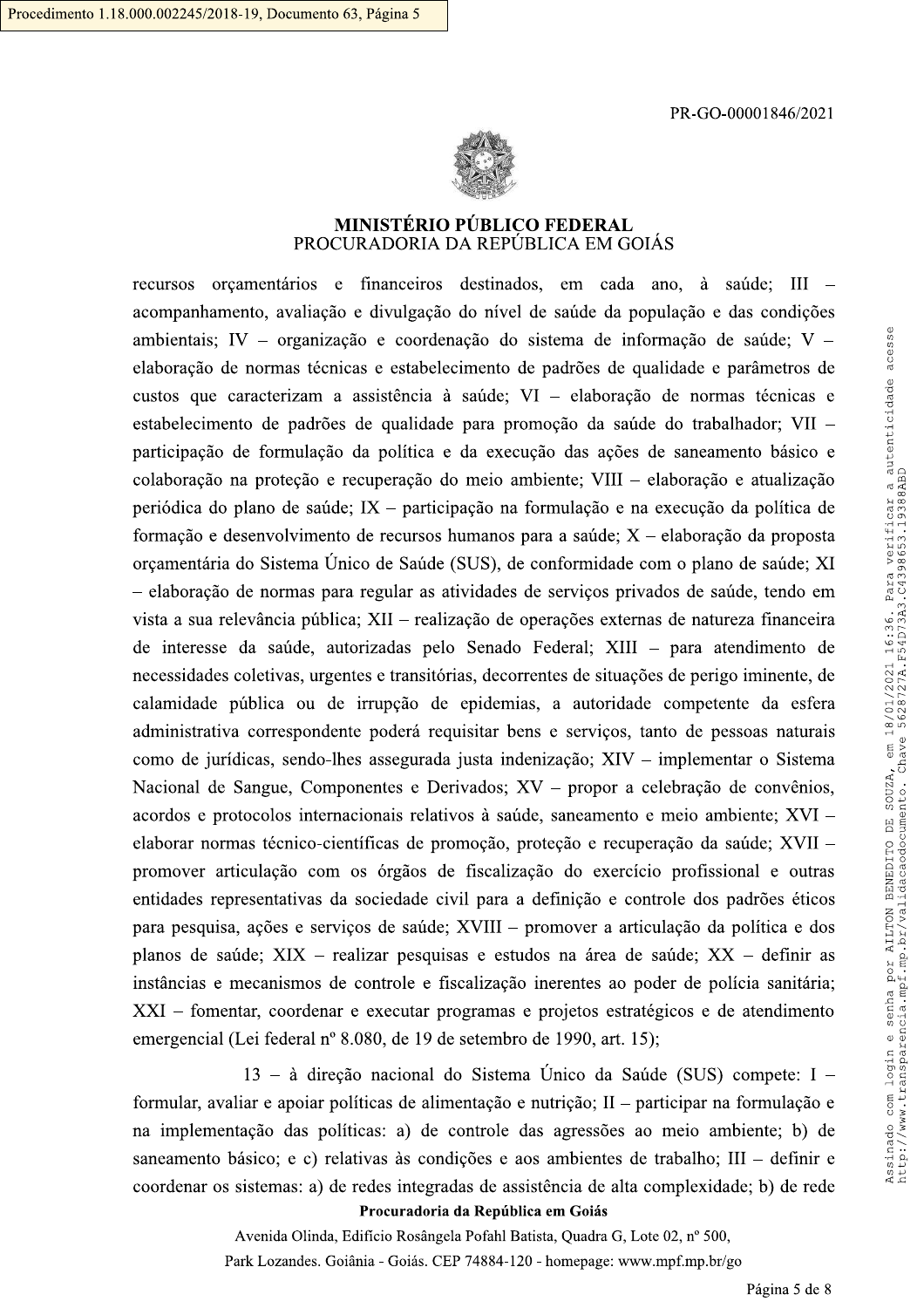

de laboratórios de saúde pública; c) de vigilância epidemiológica; e d) vigilância sanitária; IV - participar da definição de normas e mecanismos de controle, com órgão afins, de agravo sobre o meio ambiente ou dele decorrentes, que tenham repercussão na saúde humana;  $V$ participar da definição de normas, critérios e padrões para o controle das condições e dos ambientes de trabalho e coordenar a política de saúde do trabalhador; VI - coordenar e participar na execução das ações de vigilância epidemiológica; VII – estabelecer normas e executar a vigilância sanitária de portos, aeroportos e fronteiras, podendo a execução ser complementada pelos Estados, Distrito Federal e Municípios; VIII - estabelecer critérios, parâmetros e métodos para o controle da qualidade sanitária de produtos, substâncias e serviços de consumo e uso humano; IX – promover articulação com os órgãos educacionais e de fiscalização do exercício profissional, bem como com entidades representativas de formação de recursos humanos na área de saúde;  $X$  – formular, avaliar, elaborar normas e participar na execução da política nacional e produção de insumos e equipamentos para a saúde, em articulação com os demais órgãos governamentais;  $XI -$  identificar os serviços estaduais e municipais de referência nacional para o estabelecimento de padrões técnicos de assistência à saúde; XII – controlar e fiscalizar procedimentos, produtos e substâncias de interesse para a saúde; XIII – prestar cooperação técnica e financeira aos Estados, ao Distrito Federal e aos Municípios para o aperfeiçoamento da sua atuação institucional; XIV – elaborar normas para regular as relações entre o Sistema Único de Saúde (SUS) e os serviços privados contratados de assistência à saúde; XV - promover a descentralização para as Unidades Federadas e para os Municípios, dos serviços e ações de saúde, respectivamente, de abrangência estadual e municipal; XVI - normatizar e coordenar nacionalmente o Sistema Nacional de Sangue, Componentes e Derivados; XVII - acompanhar, controlar e avaliar as ações e os serviços de saúde, respeitadas as competências estaduais e municipais; XVIII elaborar o Planejamento Estratégico Nacional no âmbito do SUS, em cooperação técnica com os Estados, Municípios e Distrito Federal; XIX – estabelecer o Sistema Nacional de Auditoria e coordenar a avaliação técnica e financeira do SUS em todo o Território Nacional em cooperação técnica com os Estados, Municípios e Distrito Federal (Lei federal nº 8.080, de 19 de setembro de 1990, art. 16);

14 – a União poderá executar ações de vigilância epidemiológica e sanitária em circunstâncias especiais, como na ocorrência de agravos inusitados à saúde, que possam escapar do controle da direção estadual do Sistema Único de Saúde (SUS) ou que

#### Procuradoria da República em Goiás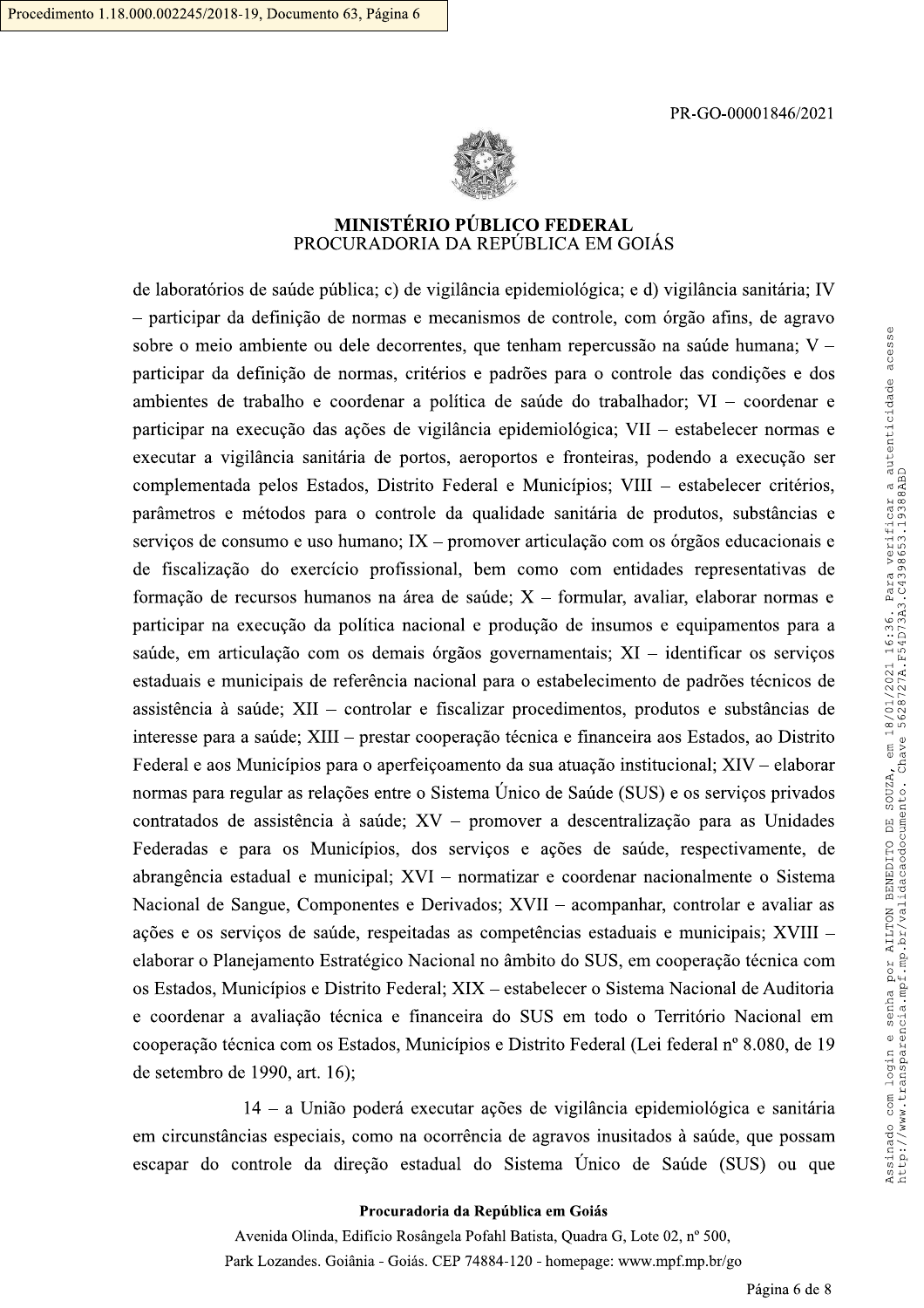

representem risco de disseminação nacional (Lei federal nº 8.080, de 19 de setembro de 1990, art. 16, parágrafo único);

15 – o Sistema Único de Saúde é responsável pela promoção das políticas, programas, ações e serviços em saúde que visam o enfrentamento da pandemia de COVID-19, ocupando o Ministério da Saúde a centralidade desse sistema (arts. 1°, § 2°; 3°, I, II, III-A, IV V, VI, VII, VIII, § 5°, § 7°, § 8°; 6°, § 2°; 7°, da Lei federal nº 13.979, de 6 de fevereiro de  $2020$ ;

16 – as medidas previstas sanitárias de enfrentamento à pandemia de COVID-19 somente poderão ser determinadas com base em evidências científicas e em análises sobre as informações estratégicas em saúde e deverão ser limitadas no tempo e no espaço ao mínimo indispensável à promoção e à preservação da saúde pública (art. 3°, § 1°, da Lei federal nº 13.979, de 6 de fevereiro de 2020);

17 - ficam assegurados às pessoas afetadas pelas medidas sanitárias de enfrentamento à pandemia de COVID-19: I – o direito de serem informadas permanentemente sobre o seu estado de saúde e a assistência à família conforme regulamento;  $II - o$  direito de receberem tratamento gratuito;  $III - o$  pleno respeito à dignidade, aos direitos humanos e às liberdades fundamentais das pessoas, conforme preconiza o Artigo 3 do Regulamento Sanitário Internacional, constante do Anexo ao Decreto nº 10.212, de 30 de janeiro de 2020 (art. 3°, § 2°, da Lei federal nº 13.979, de 6 de fevereiro de 2020);

18 – a sociedade tem o direito de receber dos órgãos do Sistema Único de Saúde, inclusive do Ministério da Saúde, as informações pertinentes às medidas farmacológica e não-farmacológicas de enfrentamento à pandemia de COVID-19;

19 - não cabe a entes privados, pessoas físicas ou jurídicas, obstar, por quaisquer meios, o fluxo de informações dos órgãos do Sistema Único de Saúde à sociedade para enfrentamento à pandemia de COVID-19; e

20 – é princípio do regime jurídico-administrativo a presunção de legitimidade ou de veracidade, que abrande dois aspectos: de um lado, a presunção de verdade, que diz respeito à certeza dos fatos; de outro, a presunção de legalidade, pois, se Administração Pública se submete à lei, presume-se, até prova em contrário, que todos os seus atos sejam verdadeiros e praticados com observância das normas pertinentes. Trata-se de presunção relativa que, como tal admite prova em contrário. O efeito é de tal presunção é inverter o ônus

# Procuradoria da República em Goiás